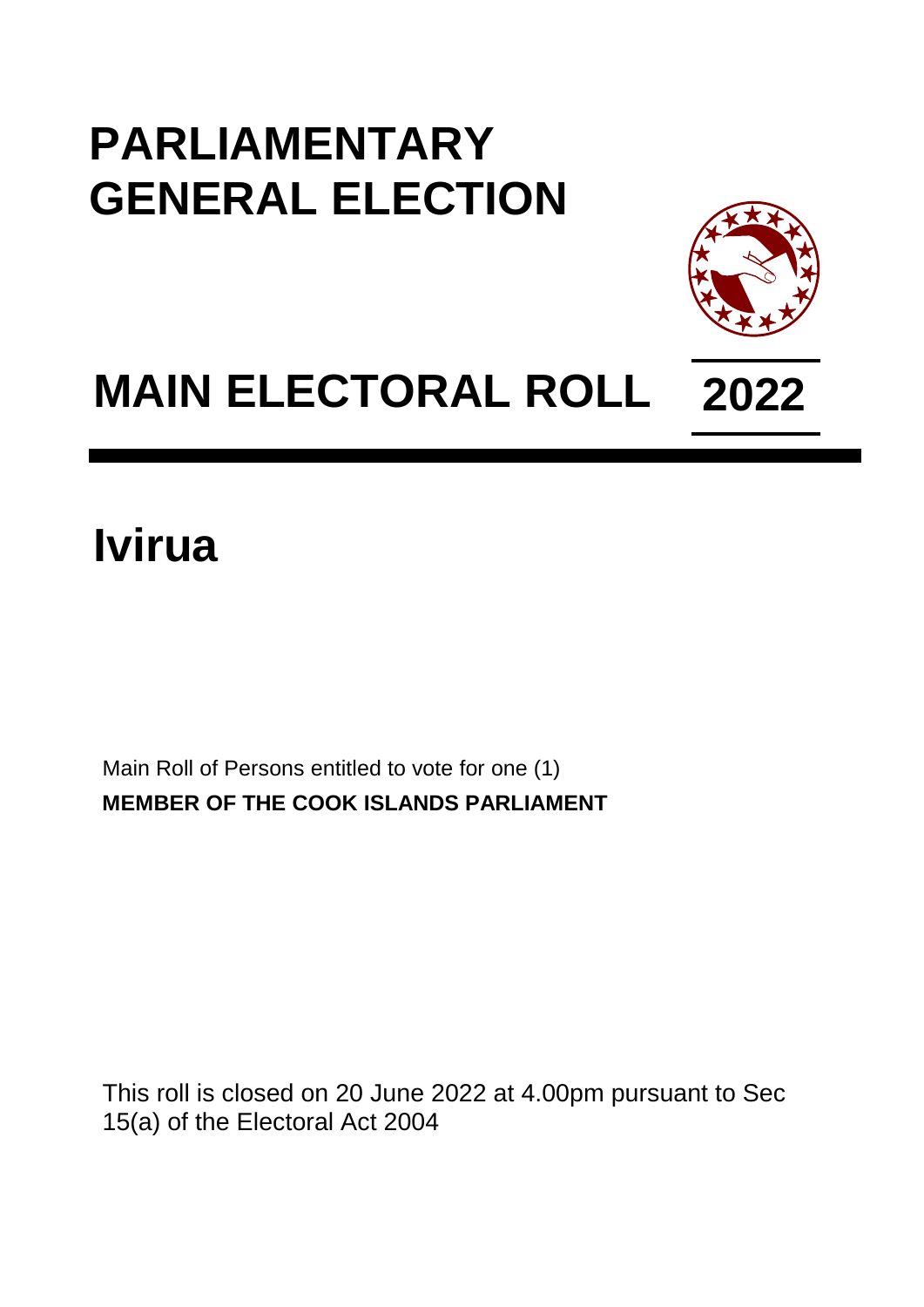

| orm |
|-----|
| ÷   |

ヿ

| ≍±≠               |                                                  |
|-------------------|--------------------------------------------------|
| Page<br>1<br>Line | Name in Full, Residence, Occupation              |
| $\mathbf{1}$      | AMATAITI Roimata, Ivirua, Planter                |
| $\overline{2}$    | ARATANGI Kimimetua, Karanga, Domestic Duties     |
| 3                 | ARATANGI Ngaiaere, Ivirua, Retired               |
| 4                 | ARMSTRONG Agnes Helen, Karanga, Company Director |
| 5                 | ATETU Arumetua, Karanga, Teacher Aide            |
| 6                 | ATETU Atetu, Karanga, Labourer                   |
| 7                 | ATETU Maliza Eitiare, Karanga, Student           |
| 8                 | AUUA Tukunaau, Karanga, Teacher                  |
| 9                 | HARRY Marion, Karanga, Manager of Finance/Admin  |
| 10                | HARRY Martha Katlyn, Karanga, Solar Worker       |
| 11                | HARRY Paul Orauamai, Ivirua, Private Contractor  |
| 12                | HOLE Elijah Devanté, Karanga, Labourer           |
| 13                | KARENA Lydia Ngatokorua, Ivirua, Domestic Duties |
| 14                | KARENA Metuavaine Okiakama, Ivirua, Planter      |
| 15                | KIMITAUNGA Pungaia, Karanga, Machinery Officer   |
| 16                | KIMITAUNGA Tangimokopuna, Ivirua, Shop Assistant |
| 17                | LAZARO Blake James, Ivirua, Labourer             |
| 18                | LAZARO Makaakatu Tuatoru, Ivirua, Carpenter      |
| 19                | LAZARO Tauetera, Ivirua, Housewife               |
| 20                | LUCRE Moeroa, Ivirua, Self-Employed              |
| 21                | LUCRE Richard, Ivirua, Self-Employed             |
| 22                | MAINE Araroa Ite Moana, Ivirua, Planter          |
| 23                | MAINE Tearoa, Ivirua, Planter                    |
| 24                | MAKI Rennie, Karanga, Planter                    |

MAKIROA Tangipapa, Karanga, Domestic Duties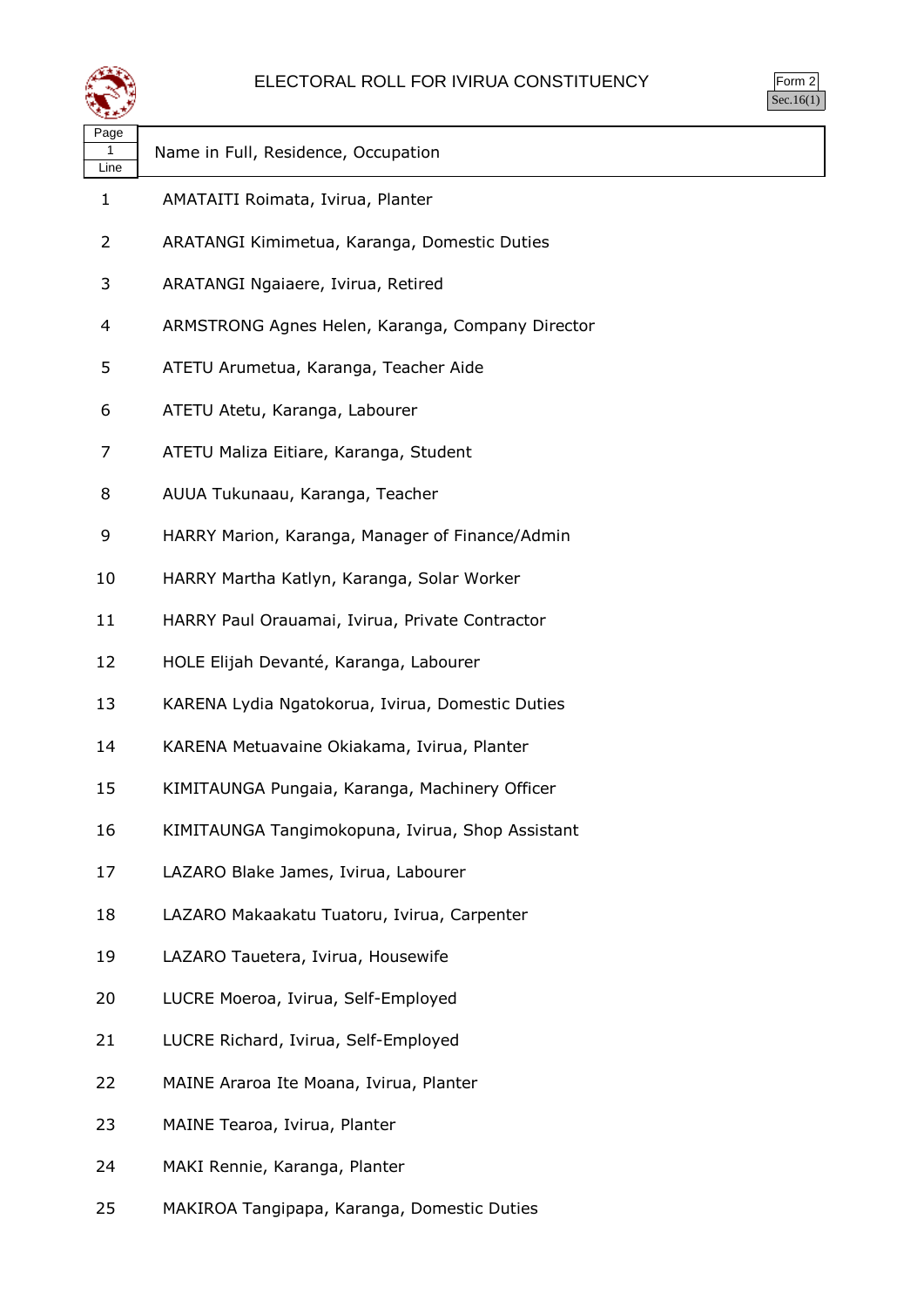

| $\overline{3}$ rm<br>╯ |  |
|------------------------|--|
| . I                    |  |

| પ∓≭⊅              |                                                   |
|-------------------|---------------------------------------------------|
| Page<br>2<br>Line | Name in Full, Residence, Occupation               |
| $\mathbf{1}$      | MAORA Mairi, Karanga, Planter                     |
| 2                 | MAORA Vai, Karanga, Domestic Duties               |
| 3                 | MARTIN Lynette Joy, Ivirua, Textile Designer      |
| 4                 | MARURAI George, Karanga, Grounds Maintenance      |
| 5                 | MARURAI Kimitaunga, Karanga, Teacher              |
| 6                 | MARURAI Ngatama, Karanga, Planter                 |
| 7                 | MARURAI Teupoko Francis, Ivirua, Domestic Duties  |
| 8                 | MATAORAKE Toko, Karanga, Planter                  |
| 9                 | MAURIAITI Daddy, Karanga, Planter                 |
| 10                | MAURIAITI Miimetua, Karanga, Domestic Duties      |
| 11                | MAURIAITI Rauaua, Karanga, Teacher                |
| 12                | METUAKORE Vainetutai, Ivirua, Domestic Duties     |
| 13                | MOEROA Arapo, Karanga, Planter                    |
| 14                | MORE Aumetua, Ivirua, Pensioner                   |
| 15                | NGAI Arumetua, Karanga, Planter                   |
| 16                | NGAI Harris Tuarongonui, Karanga, Groundsman      |
| 17                | NGATAUA Ngatokotoru, Ivirua, Planter              |
| 18                | NOOROA Linoah Teremanuia, Karanga, Shop Assistant |
| 19                | NOOROA Nooroaiti, Karanga, Labourer               |
| 20                | NOOROA Terevaeau, Karanga, Planter                |
| 21                | NOOROAITI Tearoa, Karanga, Housewife              |
| 22                | ONGOUA Vaike, Ivirua, Retired                     |
| 23                | ONGOUA Vaine, Ivirua, Housewife                   |
| 24                | ORAKE Marion, Karanga, Retired                    |
| 25                | ORAKE Ngatupuna, Karanga, Caregiver               |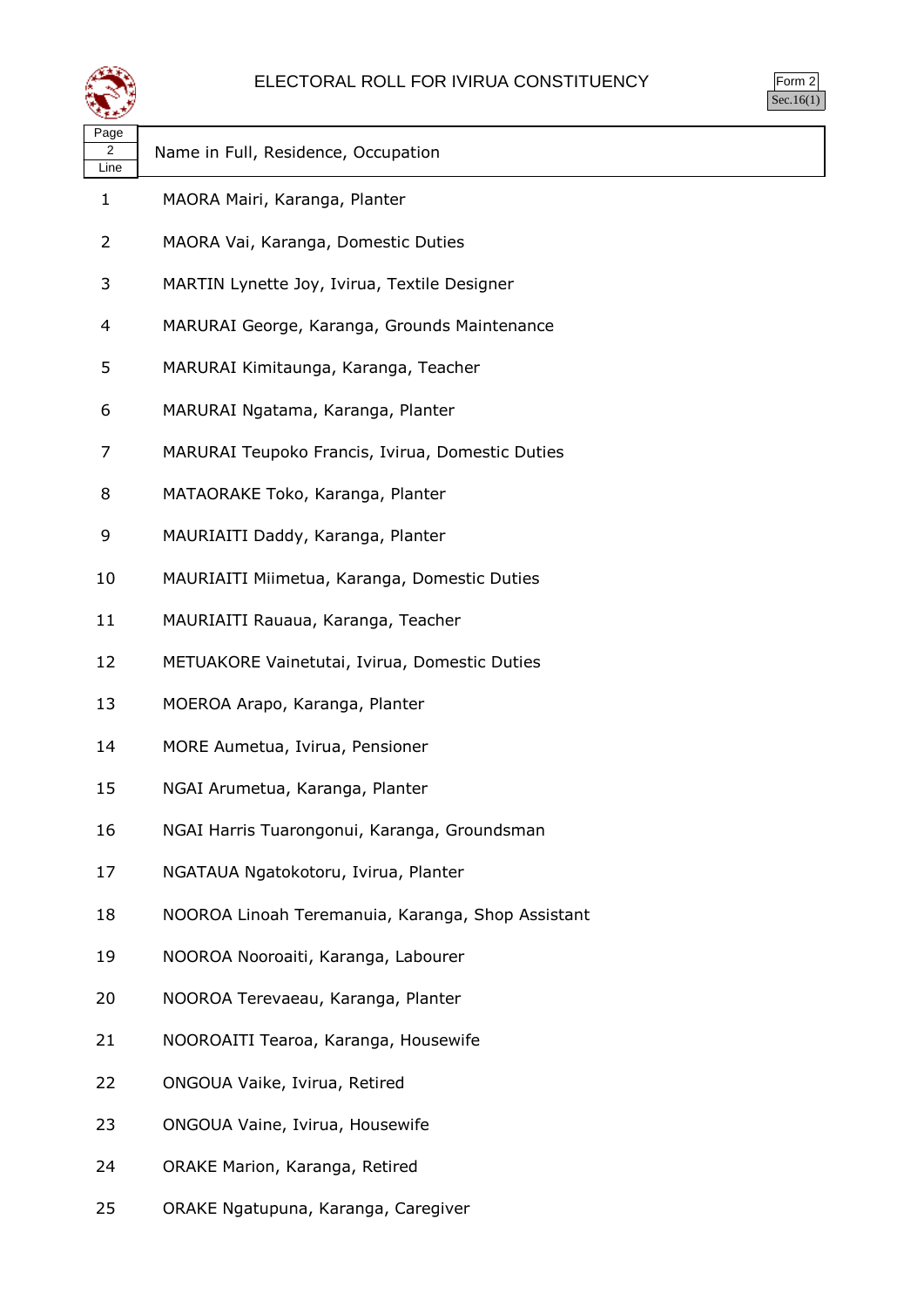

| orm<br>╯ |  |
|----------|--|
| ÷        |  |

| Page<br>3                | Name in Full, Residence, Occupation                |
|--------------------------|----------------------------------------------------|
| Line                     |                                                    |
| 1                        | ORAKE Nooapii, Karanga, Retired                    |
| 2                        | PAIA Ngatamariki, Ivirua, Supervisor               |
| 3                        | PAIA Tupopongi, Ivirua, Teacher Aide               |
| $\overline{\mathcal{A}}$ | PAKURU Marouna, Ivirua, Planter                    |
| 5                        | PAKURU Ngatamaine, Ivirua, Housewife               |
| 6                        | PERAUA Eva, Ivirua, Domestic Duties                |
| 7                        | PERAUA Mareuti Ngarima, Karanga, Domestic Duties   |
| 8                        | PERAUA Maui Tetuanui, Ivirua, Labourer             |
| 9                        | PERAUA Ngametua Angai, Ivirua, Self Employed       |
| 10                       | PERAUA Rourukeu, Ivirua, Housewife                 |
| 11                       | PERAUA Tearoa-O-Te-Atua, Karanga, Planter          |
| 12                       | PERAUA Teremanuia, Karanga, Planter                |
| 13                       | PERAUA Umuumu, Ivirua, Planter                     |
| 14                       | PUTA Papa Tai Nooroa, Karanga, Bus Driver          |
| 15                       | RENNIE Aumetua, Karanga, Domestic Duties           |
| 16                       | TAKAPIITI Ngatae, Ivirua, Domestic Duties          |
| 17                       | TAMAAO Arerau, Ivirua, Minister of Religion - CICC |
| 18                       | TAMAAO Lazaro, Ivirua, Orometua Vaine              |
| 19                       | TANGATAKINO Makitua, Ivirua, Housewife             |
| 20                       | TAUAREA Takaiti, Karanga, Support Personnel        |
| 21                       | TAUTURU Ngarimaiti, Ivirua, Planter                |
| 22                       | TEMATA Rima, Ivirua, Planter                       |
| 23                       | TEREROA Tukuau, Ivirua, Housewife                  |
| 24                       | TETUANUI Leanne Eliza, Ivirua, Shop Assistant      |
|                          |                                                    |

TEUIRA Papa, Karanga, Domestic Duties